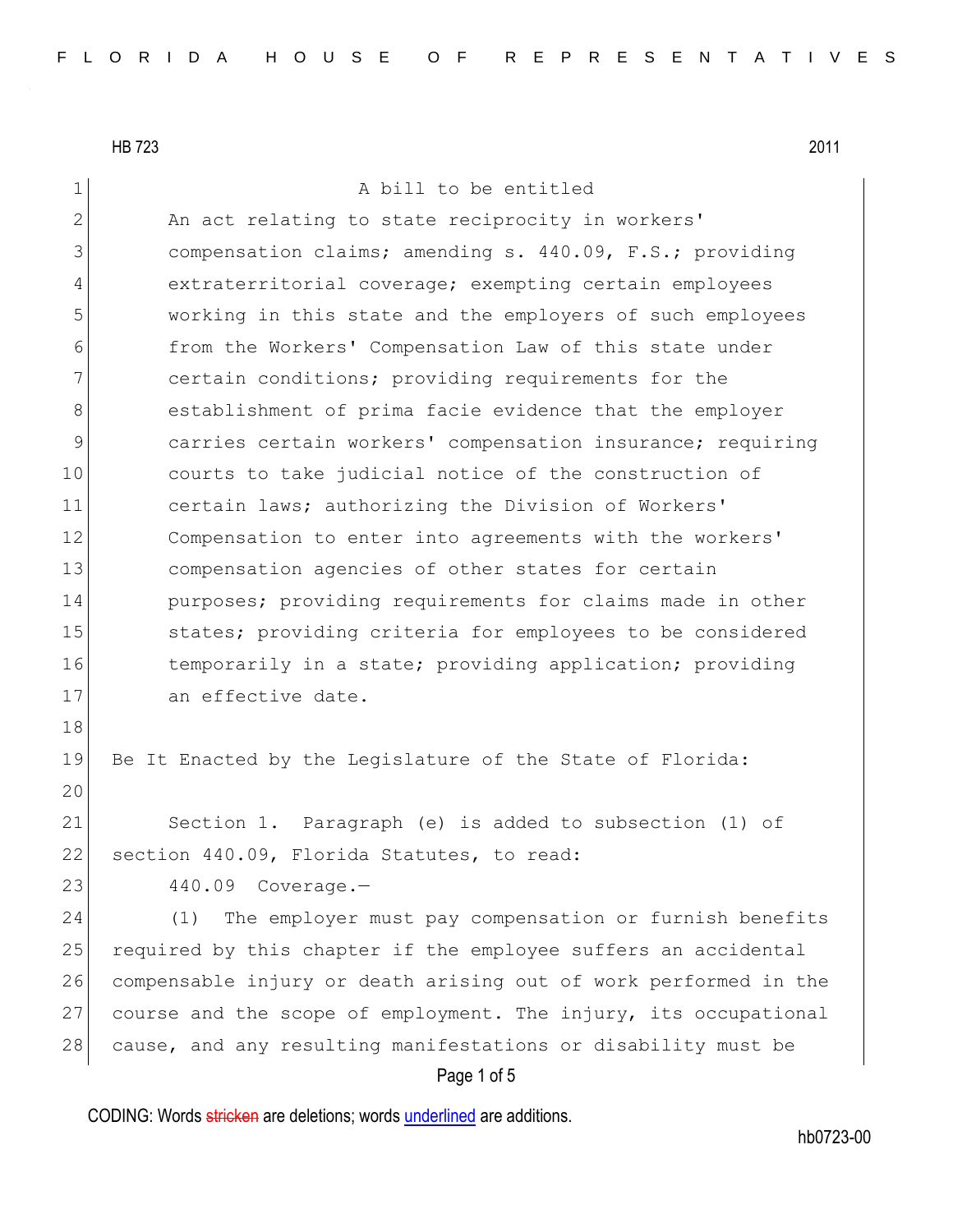established to a reasonable degree of medical certainty, based on objective relevant medical findings, and the accidental compensable injury must be the major contributing cause of any resulting injuries. For purposes of this section, "major contributing cause" means the cause which is more than 50 percent responsible for the injury as compared to all other 35 causes combined for which treatment or benefits are sought. In 36 cases involving occupational disease or repetitive exposure, both causation and sufficient exposure to support causation must be proven by clear and convincing evidence. Pain or other subjective complaints alone, in the absence of objective relevant medical findings, are not compensable. For purposes of this section, "objective relevant medical findings" are those objective findings that correlate to the subjective complaints 43 of the injured employee and are confirmed by physical examination findings or diagnostic testing. Establishment of the causal relationship between a compensable accident and injuries for conditions that are not readily observable must be by medical evidence only, as demonstrated by physical examination findings or diagnostic testing. Major contributing cause must be 49 demonstrated by medical evidence only.

 (e)1. If an employee in this state subject to this chapter temporarily leaves the state incidental to his or her employment 52 and receives an accidental injury arising out of and in the 53 course of employment, the employee, or beneficiaries of the employee if the injury results in death, is entitled to the benefits of this chapter as if the employee were injured within 56 this state.

## Page 2 of 5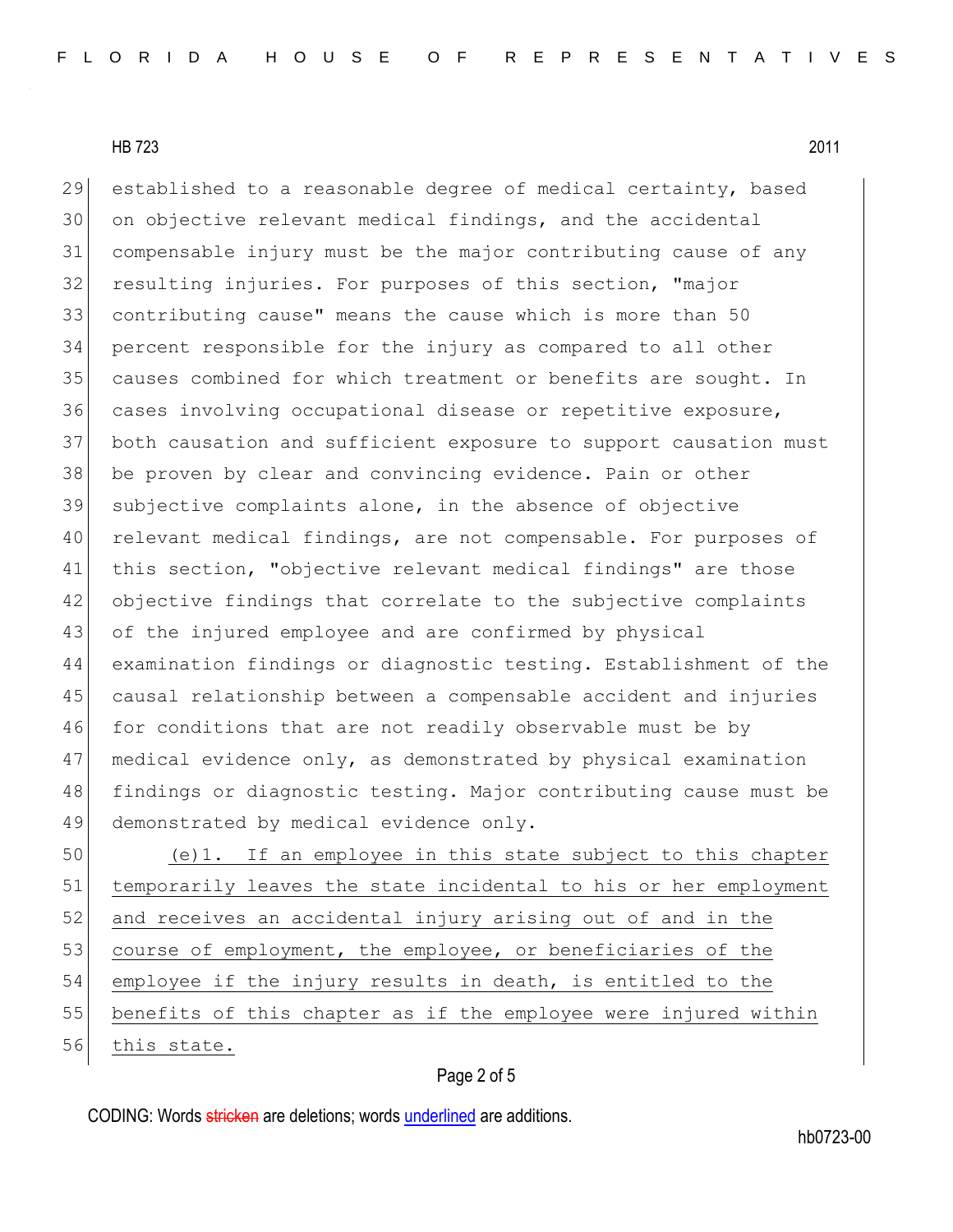57 2. An employee from another state and the employer of the 58 employee in the other state are exempt from this chapter while 59 the employee is temporarily in this state doing work for the 60 employer if: 61 a. The employer has furnished workers' compensation 62 insurance coverage under the workers' compensation insurance or 63 similar laws of the other state to cover the employee's 64 employment while in this state; 65 b. The extraterritorial provisions of this chapter are 66 recognized in the other state; and 67 c. Employees and employers who are covered in this state 68 are likewise exempted from the application of the workers' 69 compensation insurance or similar laws of the other state. 70 3. The benefits under the workers' compensation insurance 71 or similar laws of the other state, or other remedies under 72 similar law, are the exclusive remedy against the employer for 73 any injury, whether resulting in death or not, received by the 74 employee while temporarily working for that employer in this 75 state. 76 4. A certificate from the duly authorized officer of the 77 department or similar department of another state certifying 78 that the employer of the other state is insured in that state 79 and has provided extraterritorial coverage insuring employees 80 while working in this state is prima facie evidence that the 81 employer carries that workers' compensation insurance. 82 5. Whenever in any appeal or other litigation the 83 construction of the laws of another jurisdiction is required, 84 the courts shall take judicial notice of such construction of

## Page 3 of 5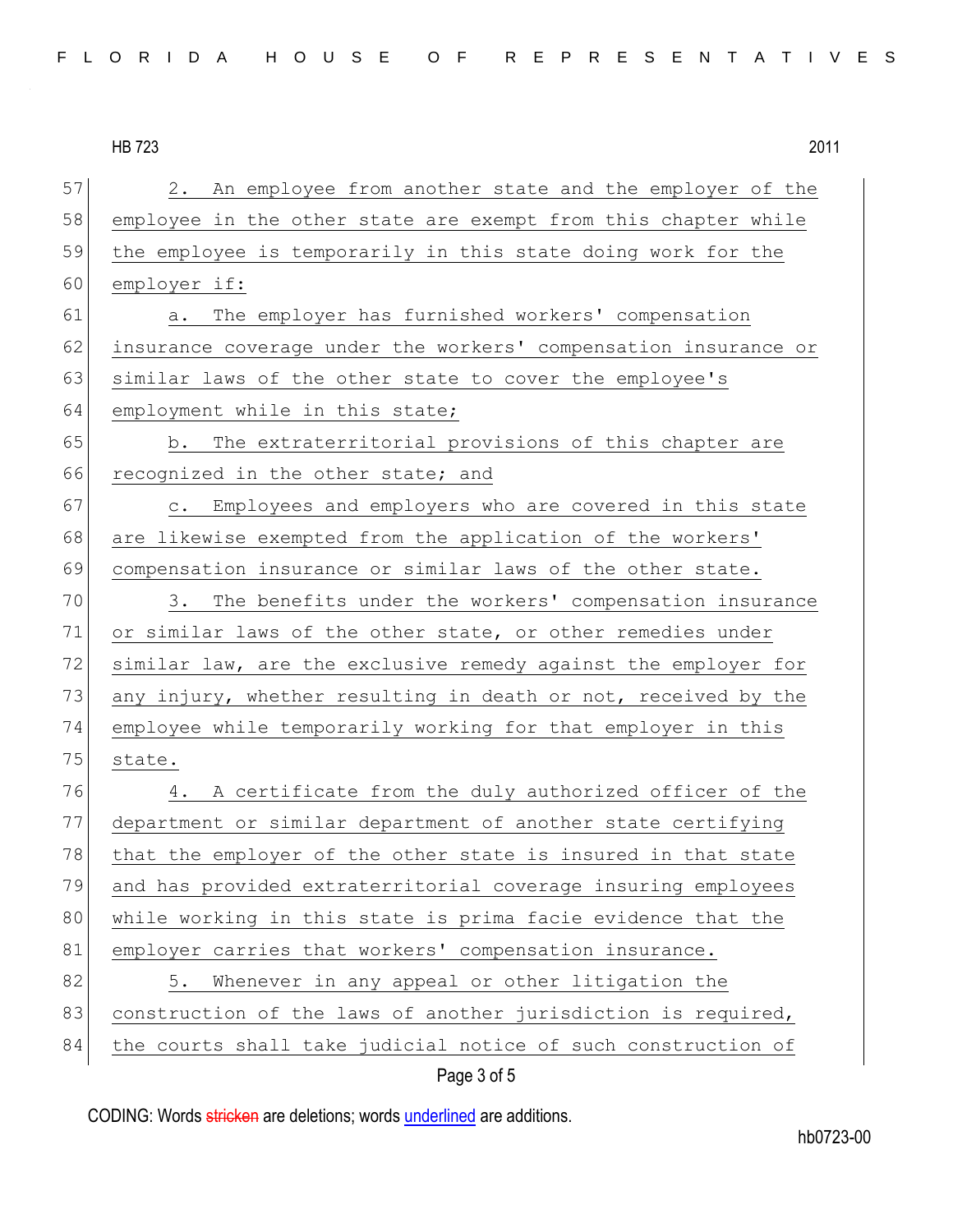85 the laws of the other jurisdiction. 86 6. The division may enter into an agreement with the 87 workers' compensation agency of any other state relating to 88 conflicts of jurisdiction where the contract of employment is in 89 one state and the injuries occur in the other state, or where 90 there is a dispute as to the boundaries or jurisdiction of the 91 states; and, when such an agreement has been executed and made 92 public by the respective state agencies, the rights of employees 93 hired in the other state and injured while temporarily in this 94 state, or hired in this state and injured while temporarily in 95 the other state, or where the jurisdiction is otherwise 96 uncertain, shall be determined pursuant to such agreement and 97 confined to the jurisdiction provided in the agreement. 98 7. When an employee has a claim under the workers' 99 compensation law of another state, territory, province, or 100 foreign nation for the same injury or occupational disease as 101 the claim filed in this state, the total amount of compensation 102 paid or awarded under such other workers' compensation law shall 103 be credited against the compensation due under the Florida 104 Workers' Compensation Law. The employee is entitled to the full 105 amount of compensation due under the Florida Workers' 106 Compensation Law. If compensation under the Florida Workers' 107 Compensation Law is more than the compensation under another 108 law, or compensation paid to the employee under another law is 109 recovered from the employee, the insurer shall pay any unpaid 110 compensation to the employee up to the amount required by the 111 claim under the Florida Workers' Compensation Law. 112 8. For purposes of this paragraph, an employee is